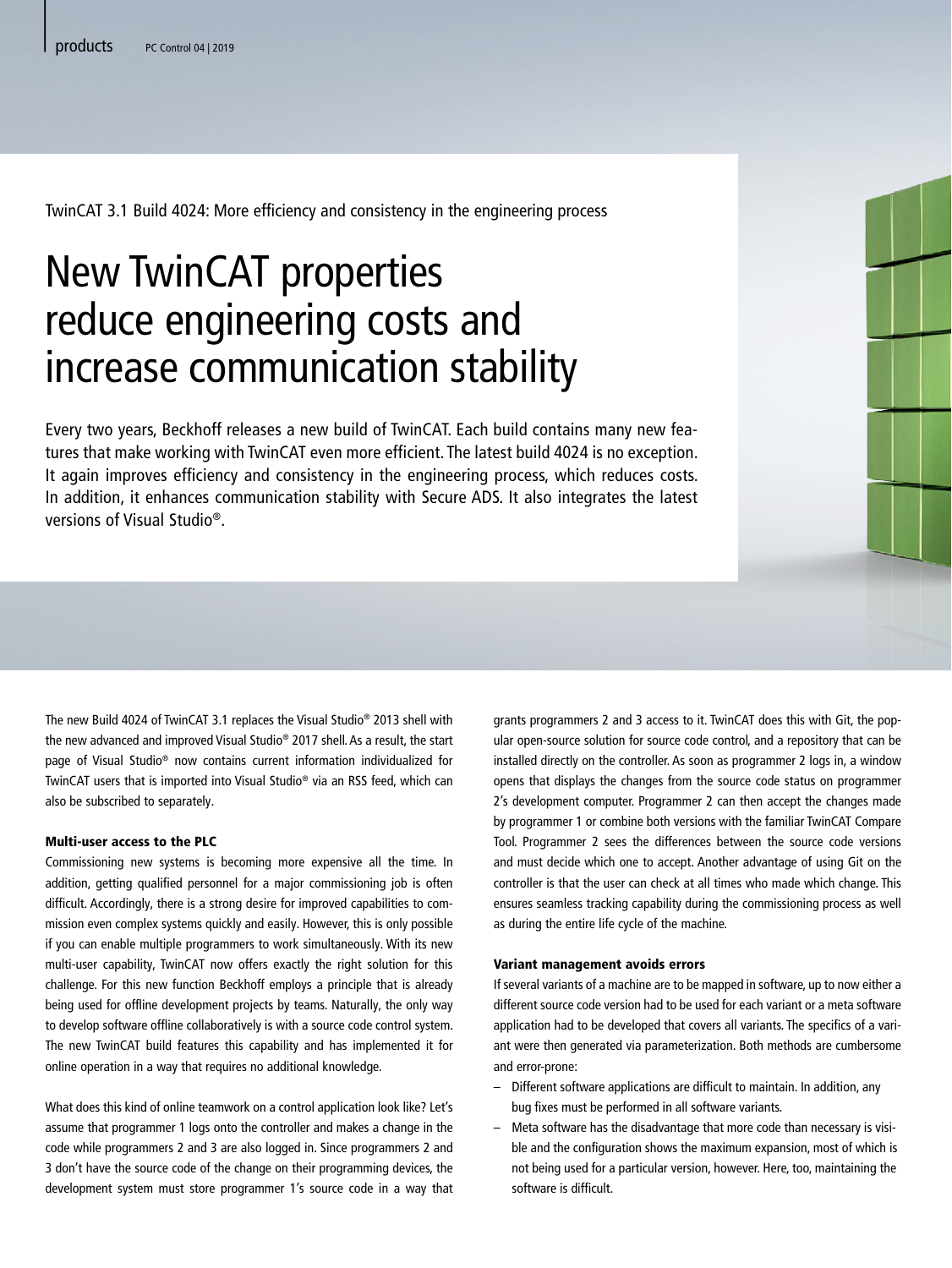



**TwinCAT users now receive the latest information in a targeted manner via the Visual Studio® start page.**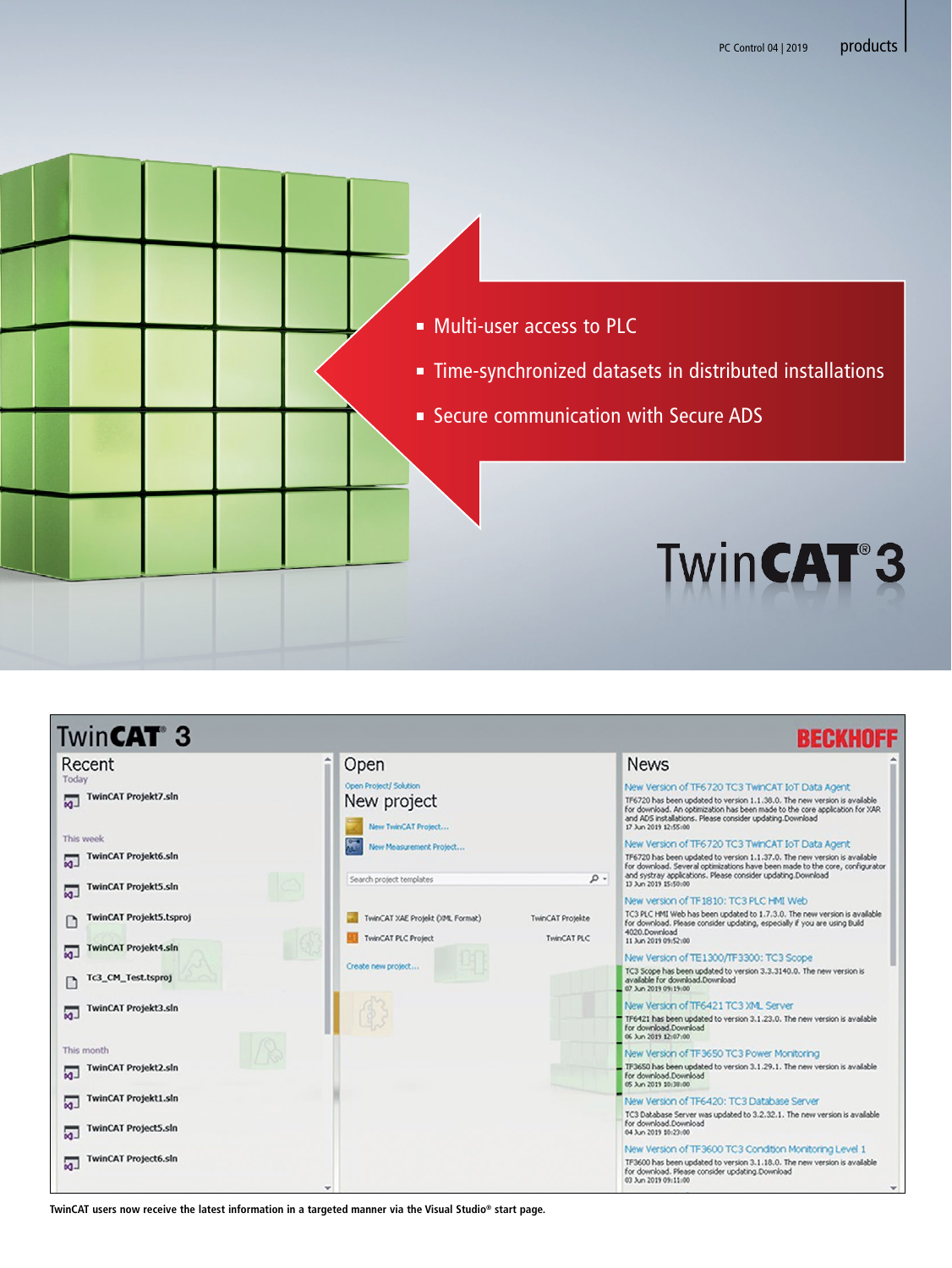The optimal solution is to have software that is generated in different variants based on simple settings. In classical high-level language programming, conditional compiling is used for this purpose. A TwinCAT project, however, involves not only PLC programming but also variants with different I/O equipment. Accordingly, a device may not always be present or it may have different parameters. The same applies in the area of axis motion control. For these reasons, the new TwinCAT build has so-called project variants as well as variant groups for the entire TwinCAT project. That way, variant-specific settings can be made in areas such as I/O or motion configuration. They also make maintaining the software a lot easier, because there is only one program for all machine variants. To generate a specific variant, the user only needs to select it, and the correct program is generated automatically. Versioning and maintaining the software becomes very easy in this way.

# Improvements in the PLC area

To develop and test PLC code faster and more effectively, many improvements have also been incorporated in the PLC area. Especially in object-oriented programming, simplifying code maintenance and reusability is a major objective. The use of interfaces is essential in this context. In the past, interface pointers were able to indicate the address, but no pointer de-referencing was executed. With Build 4024, this is now possible and further improves the engineering capabilities.

In the C++ and C# high-level languages, programming abstract classes with abstract methods and properties is widespread. This option is now also available to the PLC programmer, because abstract classes make it easy to generate sample function blocks or classes, which can then be filled with code. This ability brings the PLC programmer another step closer to the capabilities of C++ and C#. The same applies to exception handling. If there is an exception, the PLC programmer wants to respond to it. In case of a division by zero, it may be useful to execute a specific routine to bring the machine into a safe state and prevent any damage to it.

| ChTempCollectionI.git\2\TwinCATMultil/serGraphTestMultiuserGraphTest |                                     |               |                                                                              |
|----------------------------------------------------------------------|-------------------------------------|---------------|------------------------------------------------------------------------------|
| Commit                                                               | Date                                | User          | Commant                                                                      |
| 48952970d9eaf5a030a95b0b3cc103079a8b5367                             | 1/14/2019 12:57:29 PM ZweitEerutzer |               | UpdateRemote 2 modified OnlineChange : : vartest set to 92                   |
| 6c6d6f928bde76e6b3e9764ad679e536faf6d00e                             | 1/14/2019 7/29:17 AM ZweitBenutzer  |               | UpdateRemote 1 modified OnlineChange : : vartest set to 5                    |
| 0000000000000000000                                                  | 1/14/2019 12:50:50 PM               |               | Local changes                                                                |
| wall_catche74b12738a6621577854a27689c7d08444e                        | 1/11/2019 3:16:05 PM                | ZweitBenutzer | UpdateRemote 1 modified OnlineChange : :                                     |
| 96646d0e61511cc47d0f0324804cf36a56ea55b8                             | 1/11/2019 3:15:30 PM                | ZweitBenutzer | UpdateRemote 1 modified OnlineChange                                         |
| a73fo41bOdde32b811d498b44827072e9909b3#                              | M11/2019 3:14:58 PM                 | ZueitBenutzer | UpdateRemote 1 modified OnlineChange: : 14                                   |
| db6503b9a2d46e07cea7d7be938a2c0d84fffd64                             | 1/11/2019 3:14:08 PM                | Zawitkenutzer | UpdateRemote 1 modified OnlineChange: : 12                                   |
| 278810ce95e9a6fd23ba9e867840c9719cb44f0a                             | MR FATE 6100/ENT                    | ZweitBenutzer | UpdateRemote 1 modified OnlineChange: : 555                                  |
| 709e7b5b3aef69a1db010c34eb0d98ba96c71958e                            | MA TEEM 0100/11/17                  | Zawithenutzer | UpdateRemote OnlineChange: : merged init var to 44 instead of 22             |
| def6255a322294aad146520ad95066c1d480a168                             | 1/11/2019 8:41:28 AM                | ZweitBenutzer | UpdateRemote 3 modified Save changes before commit                           |
| Ofac172568b207680dcc7d1a2bded69c5b20624b                             | 1/11/2019 8:39:45 AM                | Thomas2       | UpdateRemote 3 modified OnlineChange : : init var changed to 22 212          |
| B4ae9fad3fafa7e630aa65642fla16774e260886c                            | 1/11/2019 8:22:14 AM                | ZweitBenutzer | UpdateRemote 1 added 2 modified OnlineChange: : prg1 added                   |
| b181733eb960622ceee35cb6421fO4af79eece8a                             | MR 80028-01002011                   | Zanithenutzer | UpdateRemote OnlineChange : : merge from different states                    |
| dOSad7305b04daSadaf63872e12257b178e3fe97                             | 1/10/2019 2:57:50 PM                | ZweitBenutzer | UpdateRemote 1 modified Save changes before commit                           |
| c579769f5d5e6b28fa920831876dedb326f19eb2                             | 1/10/2019 11:18:26 AM Thomas2       |               | UpdateRemote 1 modified OnlineChange: : >> POU1 added, var i init 102 merged |
| bc85150967252105c000229a0fc5e361cf08be92                             | 1/10/2019 11:16:10 AM ThomasZ       |               | UpdateRemote 1 modified Save changes before commit                           |
| 499721c18a44ea259e49e63e49422169b611f33c                             | 1/10/2019 11:1601 AM Thomas2        |               | UpdateRemote 1 added 2 modified Save changes before commit                   |
| 94784a153c29629ad85c981c80455226a9c4696f                             | 1/10/2019 11:14:53 AM Zweitlerutzer |               | UpdateRemote 1 modified OnlineChange: : > vari init changed to 102           |
| AG 1 393e0c7a21e3c4570c22718574b0c76e8ade64fb                        | 1/10/2019 11:08:21 AM ZweitBenutzer |               | UpdateRemote 2 modified OnlineChange: : > vari init changed to 101           |
| eQue81999051d35077b5f7366a03558cc70a77e2                             | 1/10/2019 11:07:41 AM ZweitBenutzer |               | UpdateRemote 1 modified OnlineChange : : > init i changed                    |
| 7bf0e46eddff385cfa4292d5605e4878e9ff0cf4                             | 1/10/2019 11:04:20 AM ZweitBenutzer |               | UodateRemote 2 modified Download : : > var i added                           |
| 97cd871552f801f4cee0633e3d2531adae18bcfb                             | 1/10/2019 11:01:17 AM Thomas2       |               | UpdateRemote 5 added                                                         |
| dE7090belle45341b262674154d1e12af7db8a639                            | 1/10/2019 11:01:15 AM Beckhoff      |               | Inital: No Data/ Keine Daten                                                 |

**The multi-user functionality of TwinCAT simplifies the commissioning of even complex machines significantly.**

The mapping dialog has been improved in such a way that not all node levels are open. This reduces the scrolling range and makes it easier to create a link, for example between the PLC and an I/O component, because the respective devices can now be found more rapidly. An option allows you to switch between the old, the new, and an automatically adjusted view. With the "Go To Link" variable, users have always been able to jump back and forth between an I/O device and the process image, but there was no way to jump from the process image to the code. This is now possible with the "Go To Definition" command, a feature which makes debugging much easier. It also improves program clarity, because with this functionality the still frequently used lists of global variables can be dispensed with.

Another advantage is that the program code of function blocks in graphical languages can now be saved in the binary Base65 format as well, which speeds up the loading and saving of programs with a large proportion of graphical languages.

#### Online change of C++- or MATLAB®/Simulink® code

Until now, only the PLC programmer was able to modify the control code during ongoing machine operation. Since many machines or production systems are stopped rarely or not at all, this is a critical feature. If, however, you use C++ or MATLAB®/Simulink® to control the machine, up to now you could only modify this code in connection with a restart of the machine.

Unfortunately, such restarts are not permissible in some applications. Many processes must not be interrupted, especially in the field of test and inspection machines, while program modifications are frequently needed. To resolve this problem, Beckhoff has implemented in the new TwinCAT build the ability to replace C++ and MATLAB®/Simulink® code while the machine or system is running. To do this, the code is given a special version so that one version can be replaced with a new one on the fly without losing any data.

## Time-synchronized datasets in distributed installations

In larger installations with multiple controllers, certain data must often be stored on a central server so that the aggregated data can be subsequently analyzed. Unfortunately, the timestamps on the different devices cannot be generated uniformly. If such data is then aggregated for a centralized application like TwinCAT Scope, the central system has no accurate time reference. Unfortunately, the system clocks on the individual controllers cannot be simply adjusted to synchronize them, because this would impair the entire application. The only option that's left is therefore to use a reference clock and determine its offsets from the local clocks when timestamps are generated for the data to be aggregated.

But which reference clock should you use? In order to achieve medium accuracy very simply, you can use the (S)NTP service, which is free and installed on all Beckhoff devices. In distributed installations, this method is sufficient when all you want to do is compare data. For more accuracy, a process based on IEEE 1588 can be used. This method, which is also called PTP (Precision Time Protocol), can reconcile very different PLCs with great precision, but requires special hardware such as the EL6688 EtherCAT Terminal. The only way to achieve even